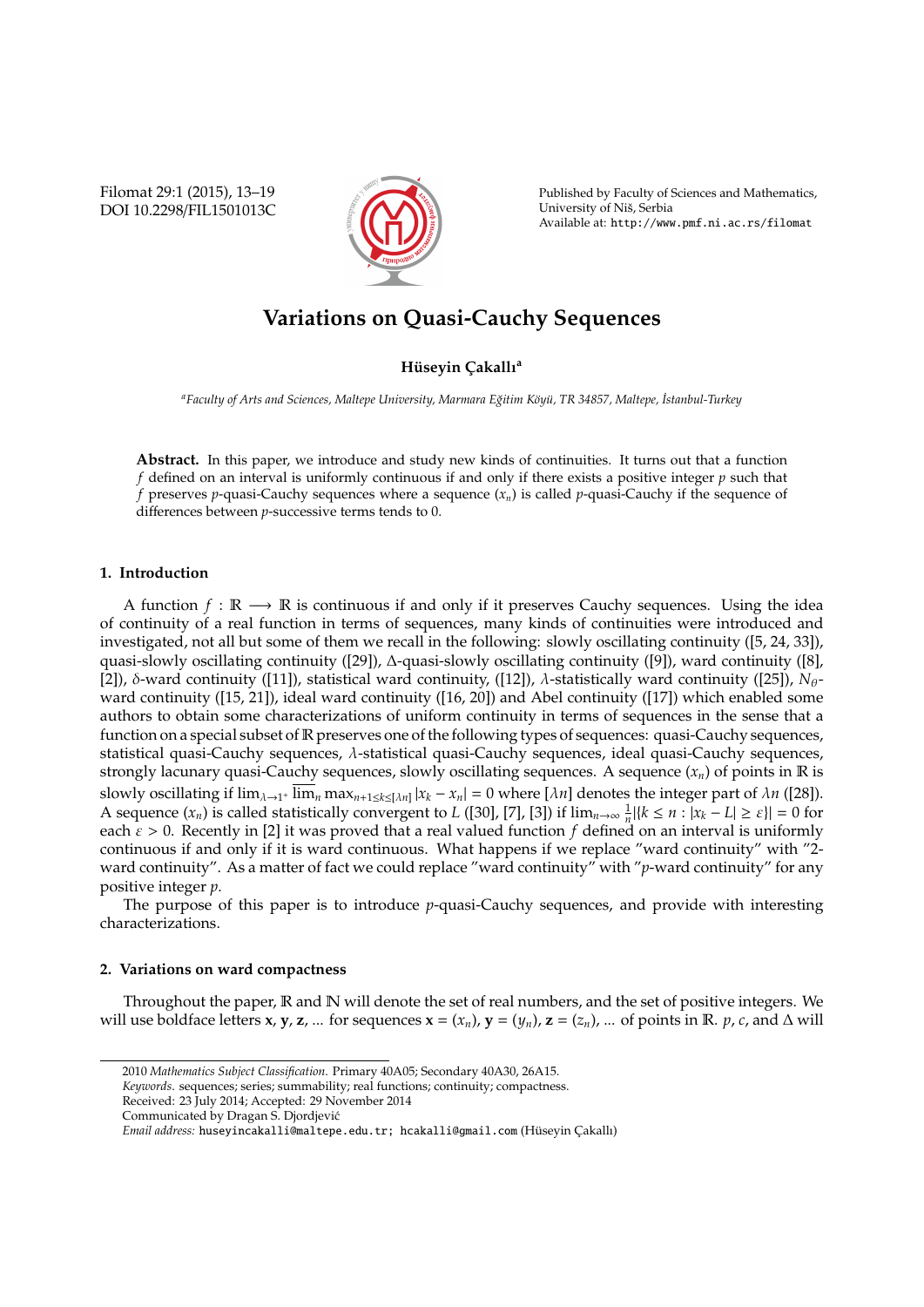stand for a fixed element of N, the set of all convergent sequences, and the set of all quasi-Cauchy sequences of points in R, respectively. The concept of a Cauchy sequence involves far more than that the distance between successive terms is tending to zero, and more generally speaking, than that the distance between *p*-successive terms is tending to zero where by *p*-successive terms we mean  $x_{n+n}$  and  $x_n$ . Nevertheless, sequences which satisfy this weaker property are interesting in their own right.

**Definition 2.1.** A sequence  $(x_n)$  is called p-quasi-Cauchy if  $\lim_{n\to\infty} \Delta_n x_n = 0$  where  $\Delta_n x_n = x_{n+p} - x_n$  for every  $n, p \in \mathbb{N}$ .

Note that **x** is quasi-Cauchy when  $p = 1$ , i.e. 1-quasi-Cauchy sequences are quasi-Cauchy sequences. We will denote the set of all *p*-quasi-Cauchy sequences by ∆*<sup>p</sup>* for each *p* ∈ N. It follows from the equality

$$
x_{n+p} - x_n = x_{n+p} - x_{n+p-1} + x_{n+p-1} - \dots - x_{n+2} + x_{n+2} - x_{n+1} + x_{n+1} - x_n
$$

that any quasi-Cauchy sequence is also *p*-quasi-Cauchy for any  $p \in \mathbb{N}$ , but the converse is not always true as it can be seen by considering the sequence ((−1)*<sup>n</sup>* ). Any slowly oscillating sequence is *p*-quasi-Cauchy for each *p* ∈ N. On the other hand, neither, being δ-quasi-Cauchyness implies *p*-quasi-Cauchyness, nor *p*-quasi-Cauchyness implies δ-quasi-Cauchyness. Counterexamples for these situations are the sequences (*n*), and ((−1)*<sup>n</sup>* ), respectively. We note that the sum of two *p*-quasi-Cauchy sequence is *p*-quasi-Cauchy whereas the product of two *p*-quasi-Cauchy sequences need not be *p*-quasi-Cauchy as it can be seen by considering the product of two p-quasi-Cauchy sequences need not be p-quasi-Cauchy as it can be seen by considering the<br>product of the sequence ( √*n*) itself. Cauchy sequences have the property that any subsequence of a Cauchy sequence is Cauchy. The analogous property fails for *p*-quasi-Cauchy sequences. A counter example is the sequence is Cai<br>sequence ( √*n*).

**Definition 2.2.** A subset E of  $\mathbb R$  is called p-ward compact if any sequence  $x = (x_n)$  of points in E has a p-quasi-Cauchy *subsequence.*

We note that this definition of *p*-ward compactness cannot be obtained by any summability matrix *A*, even by the summability matrix  $A = (a_{kn})$  defined by  $a_{kn} = -1$  if  $k = n$ , and  $a_{kn} = 1$  if  $k = n + p$ ;  $a_{kn} = 0$  otherwise,

$$
G(x) = \lim Ax = \lim_{k \to \infty} \sum_{n=1}^{\infty} a_{kn} a_n = \lim_{k \to \infty} \Delta_p x_k \qquad (*)
$$

(see [6] for the definition of *G*-sequential compactness). In this case, despite that *G*-sequential compact subsets of R should include the singleton set {0}, *p*-ward compact subsets of R do not have to include the singleton {0}. Since any quasi-Cauchy sequence is *p*-quasi-Cauchy we see that any ward compact subset of R is *p*-ward compact for any  $p \in \mathbb{N}$ . We see that any finite subset of R is *p*-ward compact, the union of finite number of *p*-ward compact subsets of R is *p*-ward compact and the intersection of any family of *p*-ward compact subsets of R is *p*-ward compact. Furthermore any subset of a *p*-ward compact set of R is *p*-ward compact and any bounded subset of R is *p*-ward compact. These observations above suggest to us the following.

## **Theorem 2.3.** *A subset E of* R *is bounded if and only if it is p-ward compact.*

*Proof.* It is easy to see that bounded subsets of R are *p*-ward compact. To prove the converse suppose that *E* is unbounded. If it is unbounded above, then one can construct a sequence  $(x_n)$  of numbers in *E* such that  $x_{n+1} > p + x_n$  for each positive integer *n*. Then the sequence  $(x_n)$  does not have any *p*-quasi-Cauchy subsequence, so *A* is not *p*-ward compact. If *E* is bounded above and unbounded below, then similarly we obtain that *E* is not *p*-ward compact. This completes the proof.  $\Box$ 

**Corollary 2.4.** A subset of R is ward compact if and only if it is *p*-ward compact for a positive integer *p*.

*Proof.* Using the fact that totally boundedness coincides with boundedness in R, the proof follows from Theorem 3 of [10], and Theorem 2.3, so is omitted.  $\square$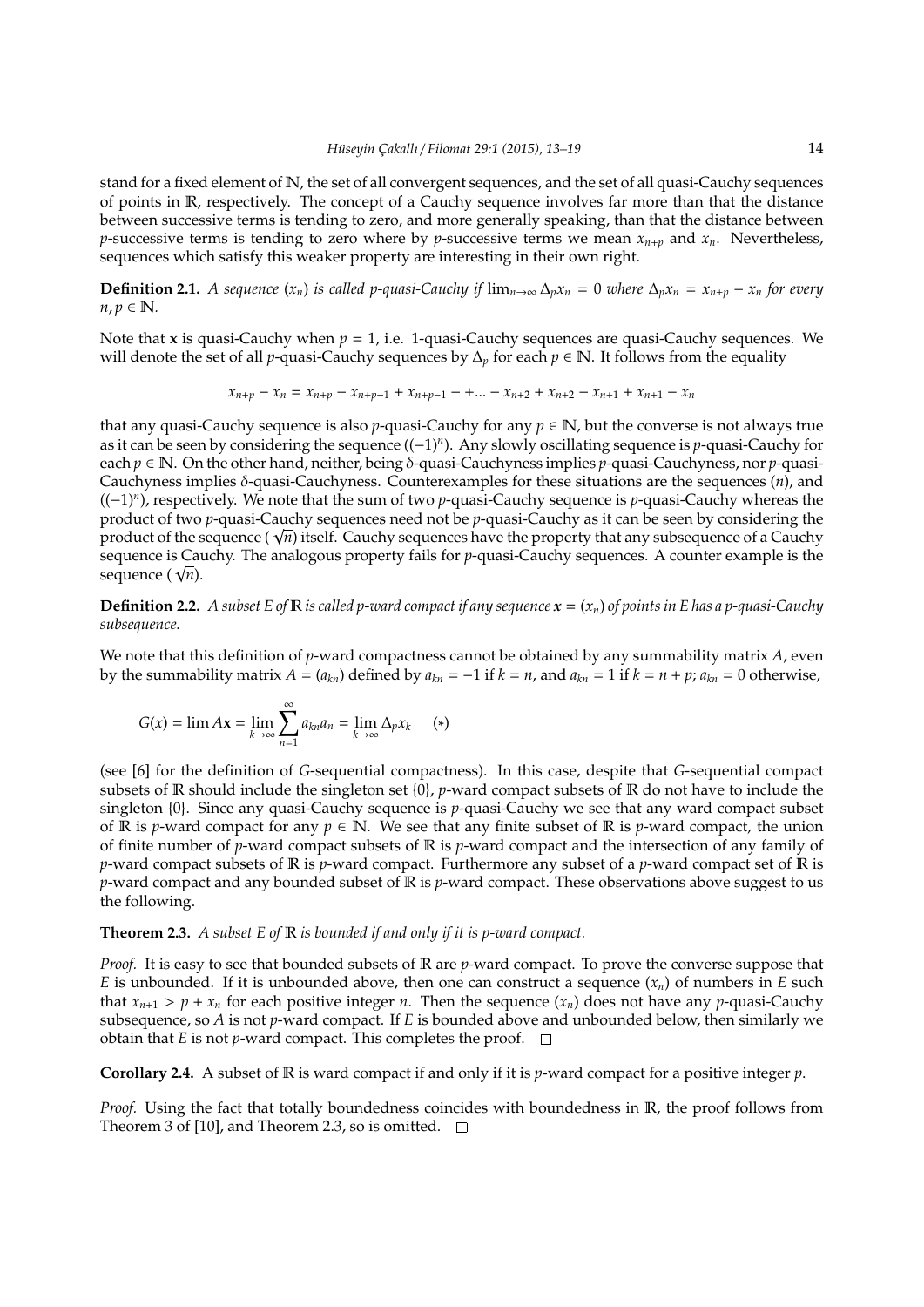**Corollary 2.5.** A subset of R is statistically ward compact if and only if it is *p*-ward compact for a positive integer *p*.

*Proof.* The proof follows from Lemma 2 of [12] and Theorem 2.3, so is omitted.  $\square$ 

**Corollary 2.6.** A subset of R is strongly lacunary ward compact if and only if it is *p*-ward compact for a positive integer *p*.

*Proof.* The proof follows from Theorem 3.3 of [15] and Theorem 2.3, so is omitted.  $\square$ 

**Corollary 2.7.** A subset of R is slowly oscillating compact if and only if it is *p*-ward compact for a positive integer *p*.

*Proof.* The proof follows from Theorem 3 in [10], and Theorem 2.3, so is omitted.  $\square$ 

**Corollary 2.8.** If a closed subset of R is *p*-ward compact for a positive integer *p*, then any sequence  $\mathbf{x} = (x_n)$ of points in *E* has a (*Pn*,*s*)-absolutely almost convergent subsequence (see [26], [1], and [18] for the related definitions).

# **3. Variations on ward continuity**

There are interesting connections between uniformly continuous functions and *p*-quasi-Cauchy sequences. We mainly investigate these connections in this section. A function  $f : \mathbb{R} \longrightarrow \mathbb{R}$  is continuous if and only if it preserves convergent sequences. Using this idea of sequential continuity of a real function in terms of sequences, we introduce *p*-ward continuity.

**Definition 3.1.** *A function f is called p-ward continuous on E if f preserves p-quasi-Cauchy sequences, i.e. the sequence*  $f(x) = (f(x_n))$  *is p-quasi-Cauchy whenever*  $x = (x_n)$  *is a sequence of terms in E which is p-quasi-Cauchy.* 

We note that this definition of *p*-ward continuity can not be obtained by any summability matrix *A*, even by the summability matrix  $A = (a_{nk})$  defined by (\*) however for this special summability matrix A if Acontinuity of *f* at the point 0 implies *p*-ward continuity of *f*, then  $f(0) = 0$ ; and if *p*-quasi-Cauchy continuity of *f* implies *A*-continuity of *f* at the point 0, then  $f(0) = 0$  (see [4]).

We also note that the sum of two *p*-ward continuous functions is *p*-ward continuous, and the the composition of two *p*-ward continuous functions is *p*-ward continuous, but the product of two *p*-ward continuous functions need not be *p*-ward continuous as it can be seen by considering product of the *p*-ward continuous function  $f(x) = x$  with itself.

In connection with *p*-quasi-Cauchy sequences, slowly oscillating sequences, and convergent sequences the problem arises to investigate the following types of continuity of a function on R.

**(**∆*p***)** (*xn*) ∈ ∆*<sup>p</sup>* ⇒ (*f*(*xn*)) ∈ ∆*<sup>p</sup>*

**(**∆*pc***)** (*xn*) ∈ ∆*<sup>p</sup>* ⇒ (*f*(*xn*)) ∈ *c*

- (*c*) (*xn*) ∈ *c* ⇒ (*f*(*xn*)) ∈ *c*
- (*d*)  $(x_n) \in c \implies (f(x_n)) \in \Delta_p$

$$
(e) (x_n) \in w \Rightarrow (f(x_n)) \in \Delta_p
$$

where *w* denotes the set of slowly oscillating sequences. We see that  $(\Delta_p)$  is *p*-ward continuity of *f*, and (*c*) states the ordinary continuity of *f*. It is easy to see that  $(\Delta_p c)$  implies  $(\Delta_p)$ , and  $(\Delta_p)$  does not imply  $(\Delta_p c)$ ; and  $(\Delta_p)$  implies (*d*), and (*d*) does not imply  $(\Delta_p)$ ; and  $(\Delta_p)$  implies (*e*), and (*e*) does not imply  $(\Delta_p)$ ;  $(\Delta_p c)$ implies (*c*) and (*c*) does not imply (∆*pc*); and (*c*) is equivalent to (*d*). There is no *p*-ward continuous function which satisfies that  $(x_n) \in c \Rightarrow (f(x_n)) \in c_0$  where  $c_0$  denotes the set of all null sequences. We note that if  $(x_n) \in c_0$  implies that  $(f(x_n)) \in c$ , then  $\lim_{n\to\infty} f(x_n) = f(0)$ . Now we give the implication  $(\Delta_p)$  implies  $(\Delta_1)$ , i.e. any *p*-ward continuous function is 1-ward continuous, i.e. ward continuous.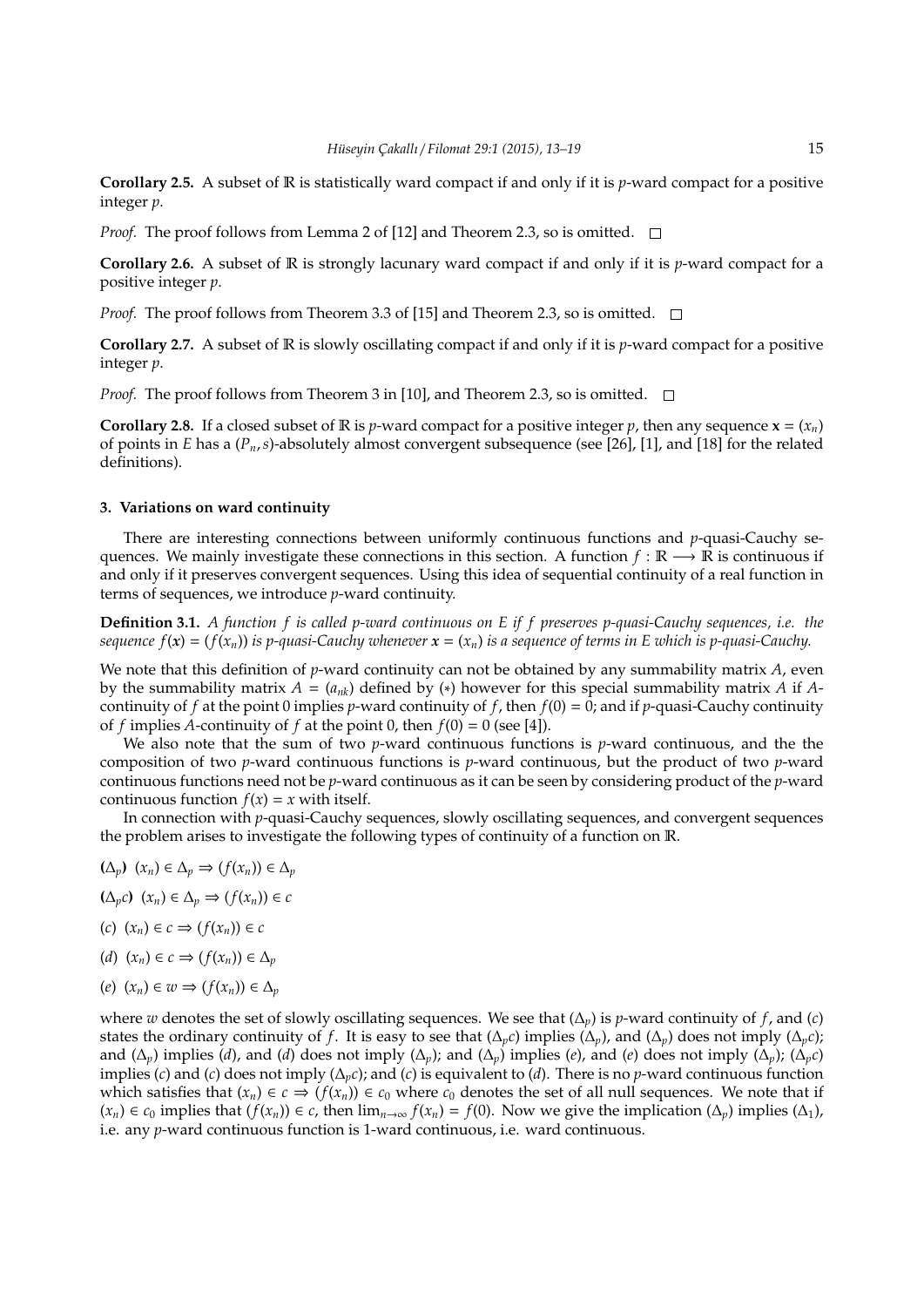**Theorem 3.2.** If f is p-ward continuous on a subset E of  $\mathbb{R}$  for a  $p \in \mathbb{N}$ , then it is ward continuous on E.

*Proof.* If  $p = 1$ , then there is nothing to prove. So we would suppose that  $p > 1$ . Take any *p*-ward continuous function *f* on *E*. Let  $(x_n)$  be any quasi-Cauchy sequence of points in *E*. Then the sequence

(*x*1, *x*1, ..., *x*1, *x*2, *x*2, ..., *x*2, ..., *xn*, *xn*, ..., *xn*, ...)

is also quasi-Cauchy so it is *p*-quasi-Cauchy, hence it belongs to  $\Delta_p$  so does the sequence  $(f(x_1), f(x_1), ..., f(x_n), f(x_2), f(x_2), ..., f(x_n), ..., f(x_n), f(x_n), ..., f(x_n), ...)$  where the same term repeats p-times. Thus  $\lim_{n\to\infty} (f(x_{n+p}) - f(x_n)) = 0$ . This completes the proof of the theorem.  $\square$ 

**Corollary 3.3.** *If f is p-ward continuous on a subset E of* R*, then it is continuous on E in the ordinary case.*

*Proof.* The proof follows immediately from Theorem 1 on page 228 in [8] so is omitted.  $\square$ 

**Theorem 3.4.** *p-ward continuous image of any p-ward compact subset of* R *is p-ward compact.*

*Proof.* Let *f* be a *p*-ward continuous function and *E* be a *p*-ward compact subset of R. Take any sequence **y** =  $(y_n)$  of terms in  $f(E)$ . Write  $y_n = f(x_n)$  where  $x_n \in E$  for each  $n \in \mathbb{N}$ . *p*-ward compactness of *E* implies that there is a *p*-quasi-Cauchy subsequence  $z = (z_k) = (x_{n_k})$  of  $x$ . Since  $f$  is *p*-ward continuous,  $(t_k) = f(z) = (f(z_k))$  is *p*-quasi-Cauchy. Thus  $(t_k)$  is a *p*-quasi-Cauchy subsequence of the sequence  $f(x)$ . This completes the proof of the theorem.  $\square$ 

**Corollary 3.5.** *p-ward continuous image of any compact subset of* R *is compact.*

*Proof.* The proof follows from the preceding theorem, so is omitted.  $\square$ 

**Corollary 3.6.** *p-ward continuous image of any G-sequentially connected subset of* R *is G-sequentially connected for a regular subsequential method G.*

*Proof.* The proof follows from the preceding theorem, so is omitted (see [14] for the definition of *G*-sequential connectedness).

Now we prove that any uniformly continuous function preserves *p*-quasi-Cauchy sequences.

**Theorem 3.7.** If f is uniformly continuous on a subset E of R, then it is p-ward continuous on E for any  $p \in \mathbb{N}$ .

*Proof.* Let *f* be uniformly continuous function *E*. To prove that  $(f(x_n))$  is a *p*-quasi-Cauchy sequence whenever  $(x_n)$  is, take any  $\varepsilon > 0$ . Uniform continuity of f on *E* implies that there exists a  $\delta > 0$ , depending on  $\varepsilon$ , such that  $|f(x) - f(y)| < \varepsilon$  whenever  $|x - y| < \delta$  and  $x, y \in E$ . For this  $\delta > 0$ , there exists an *N* = *N*(δ) = *N*<sub>1</sub>(ε) such that  $|Δ<sub>p</sub>x<sub>n</sub>| < δ$  whenever *n* > *N*. Hence  $|Δ<sub>p</sub>f(x<sub>n</sub>)| < ε$  if *n* > *N*. It follows from this that  $(f(x_n))$  is a *p*-quasi-Cauchy sequence. This completes the proof of the theorem.  $\Box$ 

**Corollary 3.8.** *If f is slowly oscillating continuous on an interval E, then it is p-ward continuous for all*  $p \in \mathbb{N}$ *.* 

*Proof.* If *f* is a slowly oscillating continuous function on an interval *E*, then it is uniformly continuous on *E* by Theorem 5 on page 1623 in [10]. Hence it follows from the preceding theorem that *f* is *p*-ward continuous on *E* for all  $p \in \mathbb{N}$ .  $\square$ 

It is well-known that any continuous function on a compact subset *E* of R is uniformly continuous on *E*. We have an analogous theorem for a *p*-ward continuous function defined on a *p*-ward compact subset of R.

**Theorem 3.9.** *If a function is p-ward continuous on a p-ward compact subset E of* R*, then it is uniformly continuous on E.*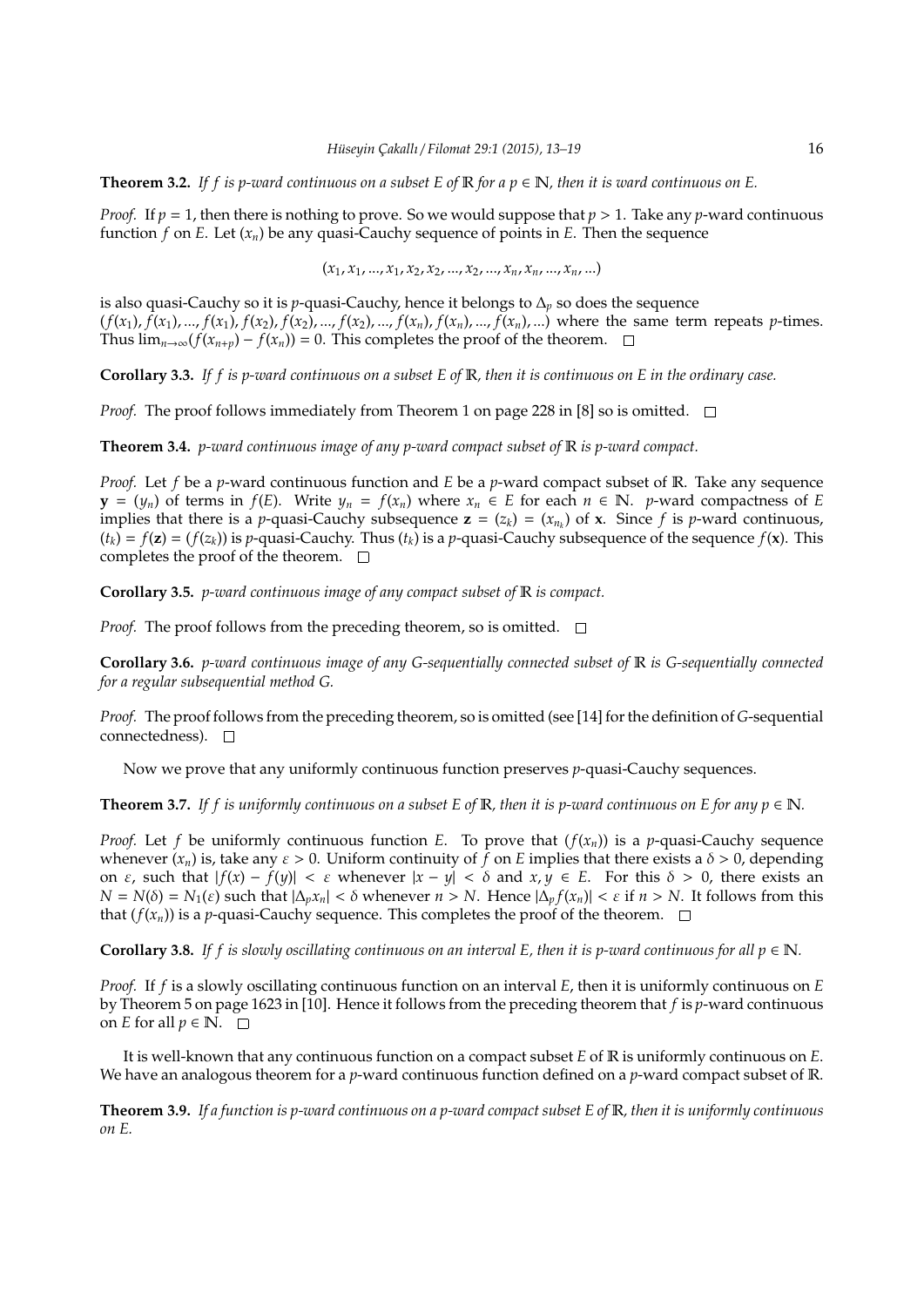*Proof.* Suppose that *f* is not uniformly continuous on *E* so that there exist an  $\epsilon_0 > 0$  and sequences  $(x_n)$  and  $(y_n)$  of points in *E* such that

$$
|x_n - y_n| < \frac{1}{n}
$$

and

$$
|f(x_n)-f(y_n)|\geq \epsilon_0
$$

for all  $n \in \mathbb{N}$ . Since *E* is *p*-ward compact, there is a subsequence  $(x_{n_k})$  of  $(x_n)$  that is *p*-quasi-Cauchy. On the other hand there is a subsequence  $(y_{n_{k_j}})$  of  $(y_{n_k})$  that is p-quasi-Cauchy as well. It is clear that the corresponding sequence  $(x_{n_{k_j}})$  is also  $p$ -quasi-Cauchy, since  $(y_{n_{k_j}})$  is  $p$ -quasi-Cauchy and

 $|x_{n_{k_j}} - x_{n_{k_{j+p}}}| \le |x_{n_{k_j}} - y_{n_{k_j}}| + |y_{n_{k_j}} - x_{n_{k_{j+p}}}| + |x_{n_{k_{j+p}}} - x_{n_{k_{j+p}}}|.$ 

which follows from the inequality

$$
|y_{n_{k_{j+p}}}-x_{n_{k_{j+p}}}| \leq |y_{n_{k_{j+p}}}-y_{n_{k_{j}}}|+|y_{n_{k_{j}}}-x_{n_{k_{j}}}|+|x_{n_{k_{j}}}-x_{n_{k_{j+p}}}|.
$$

Now the sequence

 $(x_{n_{k_1}},x_{n_{k_1}},...,x_{n_{k_1}},y_{n_{k_1}},y_{n_{k_1}},...,y_{n_{k_1}},...,x_{n_{k_j}},x_{n_{k_j}},...,x_{n_{k_j}},y_{n_{k_j}},y_{n_{k_j}},...,y_{n_{k_j}},...)$ 

is *p*-quasi-Cauchy while the transformed sequence is not *p*-quasi-Cauchy where same terms repeat *p*-times. Hence this establishes a contradiction so completes the proof of the theorem.  $\Box$ 

Combining Theorem 2.3, Theorem 3.7, and the preceding theorem we have the following:

**Corollary 3.10.** *A function defined on a bounded subset of* R *is uniformly continuous if and only if it is p-ward continuous.*

When the domain of a function is restricted to a bounded subset of R, *p*-ward continuity coincides with not only ward continuity, but also any one of the following continuities: slowly oscillating continuity, statistically ward continuity, λ-statistically ward continuity, ideal ward continuity, and *N*θ-ward continuity. We see that for a regular subsequential method *G* that any *p*-ward continuous function on a *G*-sequentially compact or a *G*-sequentially connected subset *E* of R is uniformly continuous on *E* (see [13], [14], [22]).

**Lemma 3.11.** *If* ( $\xi_n$ ,  $\eta_n$ ) *is a sequence of ordered pairs of points in an interval E of* R *such that*  $\lim_{n\to\infty} |\xi_n - \eta_n| = 0$ , *then there exists a p-quasi-Cauchy sequence* (*xn*) *with the property that for any positive integer i there exists a positive integer j such that*  $(\xi_i, \eta_i) = (x_{j-p}, x_j)$ *.* 

*Proof.* For each positive integer k, we can fix  $y_0^k$ ,  $y_1^k$ , ...,  $y_{n_k}^k$  in E with  $y_0^k = \eta_k$ ,  $y_{n_k}^k = \xi_{k+1}$ , and  $|y_i^k - y_{i-p}^k| < \frac{1}{k}$  for  $1 \leq i \leq n_k$ . Now write

$$
(\xi_1, \eta_1, y_1^1, ..., y_{n_1-1}^1, \xi_2, \eta_2, y_1^2, ..., y_{n_2-1}^2, \xi_3, \eta_3, ..., \xi_k, \eta_k, y_1^k, ..., y_{n_{k-1}}^k, \xi_{k+1}, \eta_{k+1}, ...)
$$

Then denoting this sequence by  $(x_n)$  we obtain that for any positive integer *i* there exists a positive integer *j* such that ( $\xi_i$ ,  $\eta_i$ ) = ( $x_{j-p}$ ,  $x_j$ ). This completes the proof of the lemma.

**Theorem 3.12.** *If f is is p-ward continuous on an interval E for a positive integer p, then it is uniformly continuous on E.*

*Proof.* Let *p* be any positive integer and *E* an interval. To prove that *p*-ward continuity of *f* on *E* implies uniform continuity of *f* on *E* suppose that *f* is not uniformly continuous on *E* so that there exists an  $\varepsilon > 0$ such that for any  $\delta > 0$ , there exist  $x, y \in E$  with  $|x-y| < \delta$  but  $|f(x)-f(y)| \ge \varepsilon$ . Hence for each positive integer *n*, there exist  $x_n$  and  $y_n$  in E such that  $|x_n - y_n| < \frac{1}{n}$ , and  $|f(x_n) - f(y_n)| \ge \varepsilon$ . By Lemma 3.11, one can construct a *p*-quasi-Cauchy sequence  $(t_n)$  which has a subsequence  $(z_n) = (t_{k_n})$  such that  $\lim_{n\to\infty}(z_{n+p} - z_n) = 0$ , but | *f*(*z<sup>n</sup>*+*<sup>p</sup>*) − *f*(*zn*)| ≥ ε. Therefore the transformed sequence (*f*(*zn*)) is not *p*-quasi-Cauchy. Thus this contradiction yields that *p*-ward continuity implies uniform continuity. This completes the proof of the theorem.  $\square$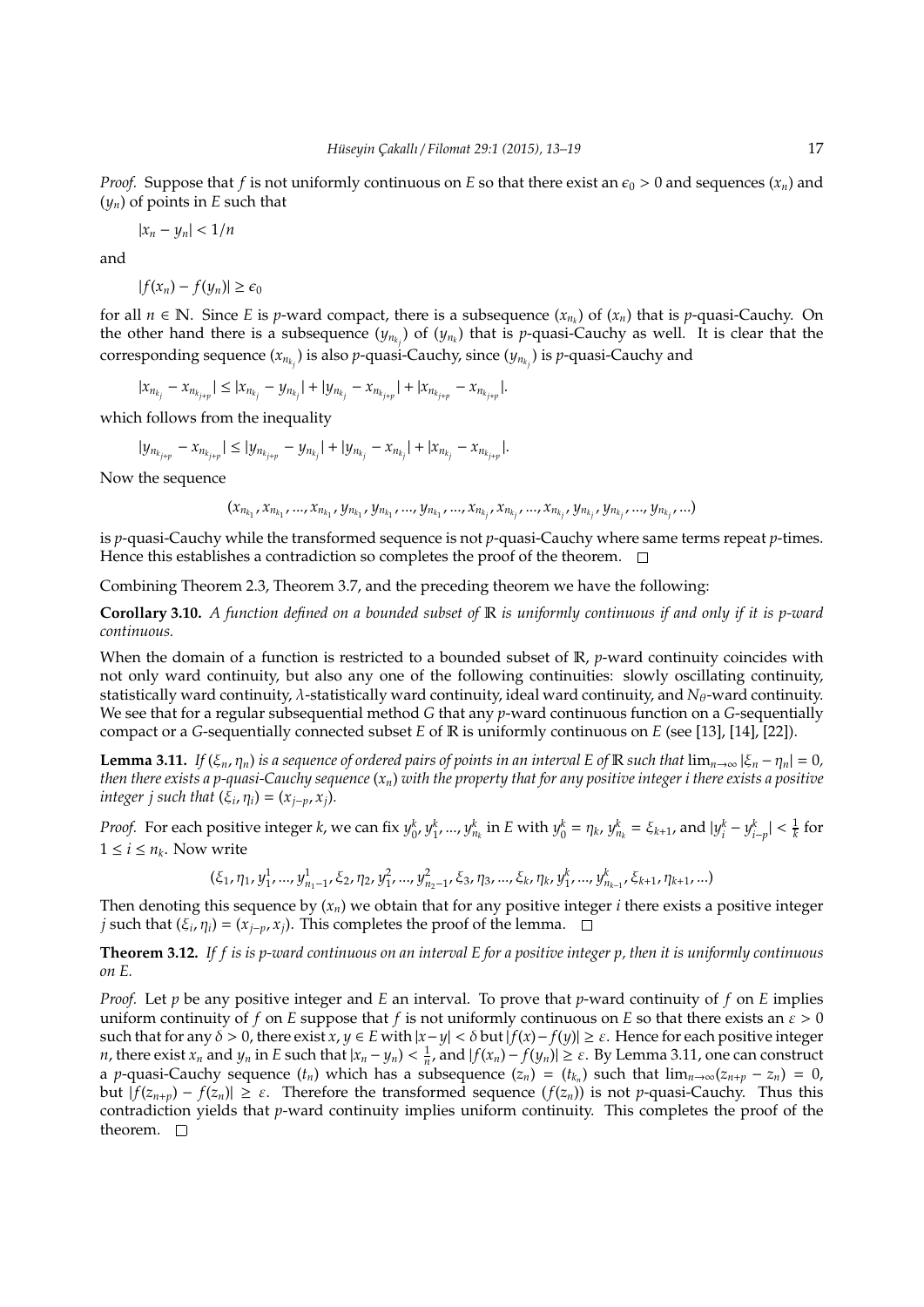Combining Theorem 3.7 and the preceding theorem we have the following:

**Corollary 3.13.** *A function f is uniformly continuous on an interval E if and only if it is p-ward continuous for a positive integer p.*

**Corollary 3.14.** *A function defined on an interval is p-ward continuous if and only if it is slowly oscillating continuous.*

It is a well known result that uniform limit of a sequence of continuous functions is continuous. This is also true in the case of *p*-ward continuity; i.e. uniform limit of a sequence of *p*-ward continuous functions is *p*-ward continuous.

**Theorem 3.15.** *If* (*fn*) *is a sequence of p-ward continuous functions defined on a subset E of* R *and* (*fn*) *is uniformly convergent to a function f, then f is p-ward continuous on E.* 

*Proof.* Let  $\mathbf{x} = (x_n)$  be any *p*-quasi-Cauchy sequence of points in *E* and  $\varepsilon > 0$ . Then there exists a positive integer *N* such that  $|f_n(x) - f(x)| < \frac{\varepsilon}{3}$  for all *x* ∈ *E* whenever *n* ≥ *N*. As *f<sub>N</sub>* is *p*-ward continuous, there exists a positive integer  $N_1$ , depending on  $\varepsilon$  and greater than  $N$  such that  $|f_N(x_{n+p}) - f_N(x_n)| < \frac{\varepsilon}{3}$  for  $n \ge N_1$ . Now for  $n \geq N_1$  we have

 $|f(x_{n+p}) - f(x_n)| \le |f(x_{n+p}) - f_N(x_{n+p})| + |f_N(x_{n+p}) - f_N(x_n)| + |f_N(x_n) - f(x_n)|$  <  $\xi + \xi + \xi = \varepsilon$ . This completes the proof of the theorem.  $\square$ 

**Theorem 3.16.** *The set of all p-ward continuous functions defined on a subset E of* R *is a closed subset of the set of all continuous functions on E, i.e.*  $\overline{\Delta_pFC(E)} = \Delta_pFC(E)$  where  $\Delta_pFC(E)$  is the set of all p-ward continuous functions *on E,*  $\overline{\Delta_pFC(E)}$  *denotes the set of all cluster points of*  $\Delta_pFC(E)$ *.* 

*Proof.* Let *f* be any element in the closure of  $\Delta_p$ *FC*(*E*). Then there exists a sequence of points in  $\Delta_p$ *FC*(*E*) such that  $\lim_{k\to\infty} f_k = f$ . To show that *f* is *p*-ward continuous, take any *p*-quasi-Cauchy sequence  $(x_n)$  of points in *E*. Let  $\varepsilon > 0$ . Since  $(f_k)$  converges to *f*, there exists an *N* such that for all  $x \in E$  and for all  $n \ge N$ ,  $|f(x) - f_n(x)| < \frac{\varepsilon}{3}$ . As  $f_N$  is *p*-ward continuous, there is an  $N_1$ , greater than  $N$ , such that for all  $n \ge N_1$ ,  $|f_N(x_{n+p}) - f_N(x_n)| < \frac{\varepsilon}{3}$ . Hence for all *n* ≥ *N*<sub>1</sub>,

 $|f(x_{n+p}) - f(x_n)| \le |f(x_{n+p}) - f_N(x_{n+p})| + |f(x_n) - f_N(x_n)| + |f_N(x_{n+p}) - f_N(x_n)|$  <  $\xi + \xi + \xi = \varepsilon$ . This completes the proof of the theorem.  $\Box$ 

**Corollary 3.17.** *The set of all p-ward continuous functions on a subset E of* R *is a complete subspace of the space of all continuous functions on E for a fixed positive integer p.*

*Proof.* The proof follows from the preceding theorem.  $\Box$ 

## **4. Conclusion**

In this paper, we obtain some characterizations of uniform continuity introducing a concept of *p*-ward continuity of a real function and a concept of *p*-ward compactness of a subset of R via sequences which satisfy that *p*-th forward difference sequence tends to 0, and investigate some other results about this kind of continuity and some other kinds of compactness. It turns out that *p*-ward continuity coincides with uniform continuity not only on an interval, but also on a bounded subset of R. For the special case  $p = 1$ one can obtain the results in [8], [2], and [12]. *p*-quasi Cauchy concept for  $p > 1$  might find more interesting applications than quasi Cauchy sequences find to the cases when 1-forward difference does not apply. For a further study, we suggest to investigate *p*-quasi-Cauchy sequences of fuzzy points and *p*-ward continuity for the fuzzy functions. However due to the change in settings, the definitions and methods of proofs will not always be analogous to those of the present work (for example see [19], and [31]). We also suggest to investigate *p*-quasi-Cauchy double sequences of points in R (see [32], [27], and [23] for the related definitions in the double case).